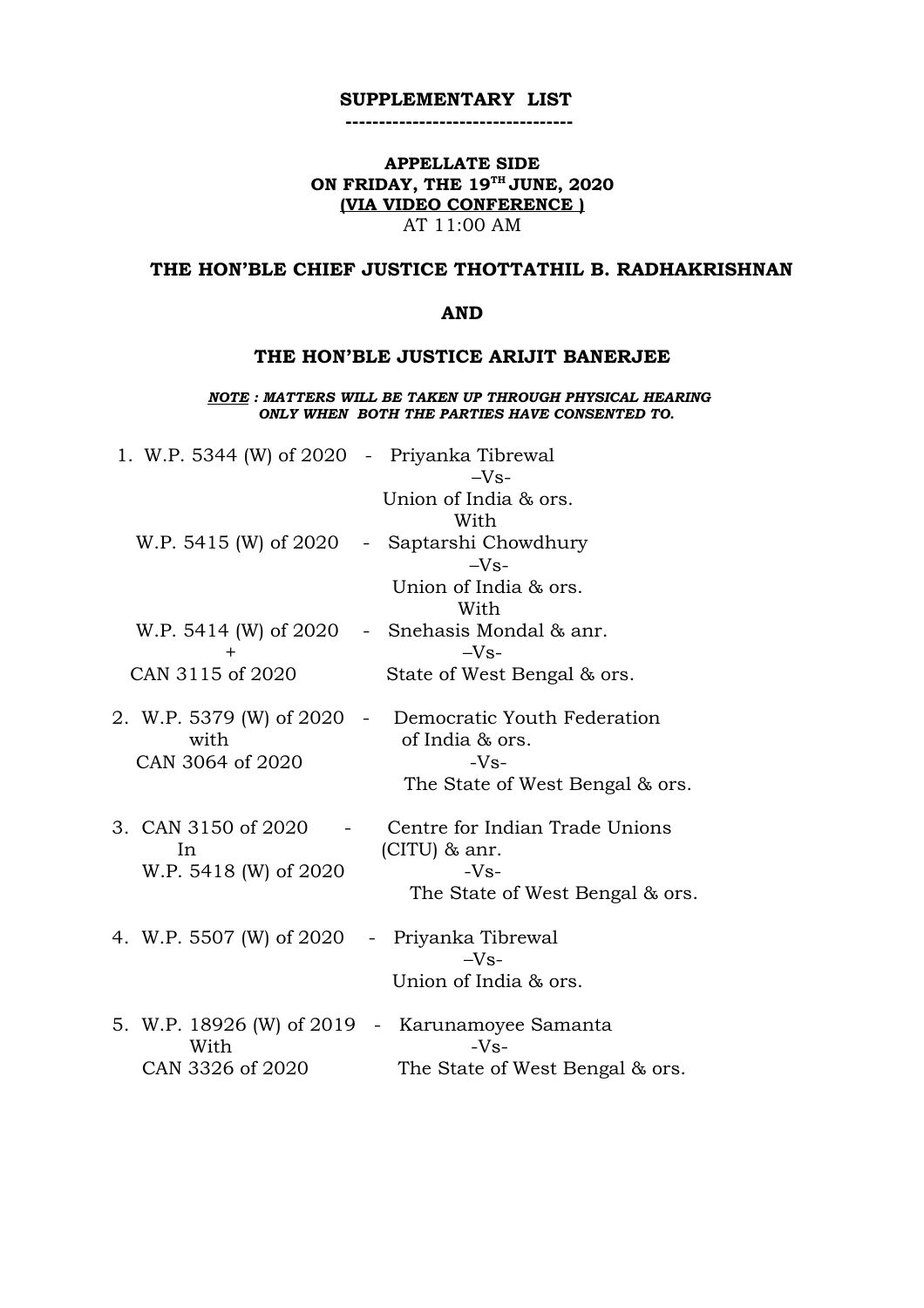#### **SUPPLEMENTARY LIST**

#### **-----------------------------------**

## **APPELLATE SIDE ON FRIDAY, THE 19TH JUNE, 2020 COURT ROOM NO.5 (VIA VIDEO CONFERENCE)**

AT 11:30 AM

# **THE HON'BLE JUSTICE HARISH TANDON**

#### **AND**

#### **THE HON'BLE JUSTICE ABHIJIT GANGOPADHYAY**

 *NOTE : MATTERS WILL BE TAKEN UP THROUGH PHYSICAL HEARING ONLY WHEN BOTH THE PARTIES HAVE CONSENTED TO.*

 FOR JUDGMENT ------------

| MAT 267/2019   | THE IIT KHARAGPUR Vs            | SOURAV CHAKRABORTY |
|----------------|---------------------------------|--------------------|
| CAN 2956/2019  | DR SUBROTO ROY & ORS            |                    |
| WTTH           |                                 |                    |
|                | MAT 282/2019 DR. SUBROTO ROY VS |                    |
| WTTH           | UNION OF INDIA & ORS.           |                    |
| WP 15270W/2003 |                                 |                    |
|                |                                 |                    |